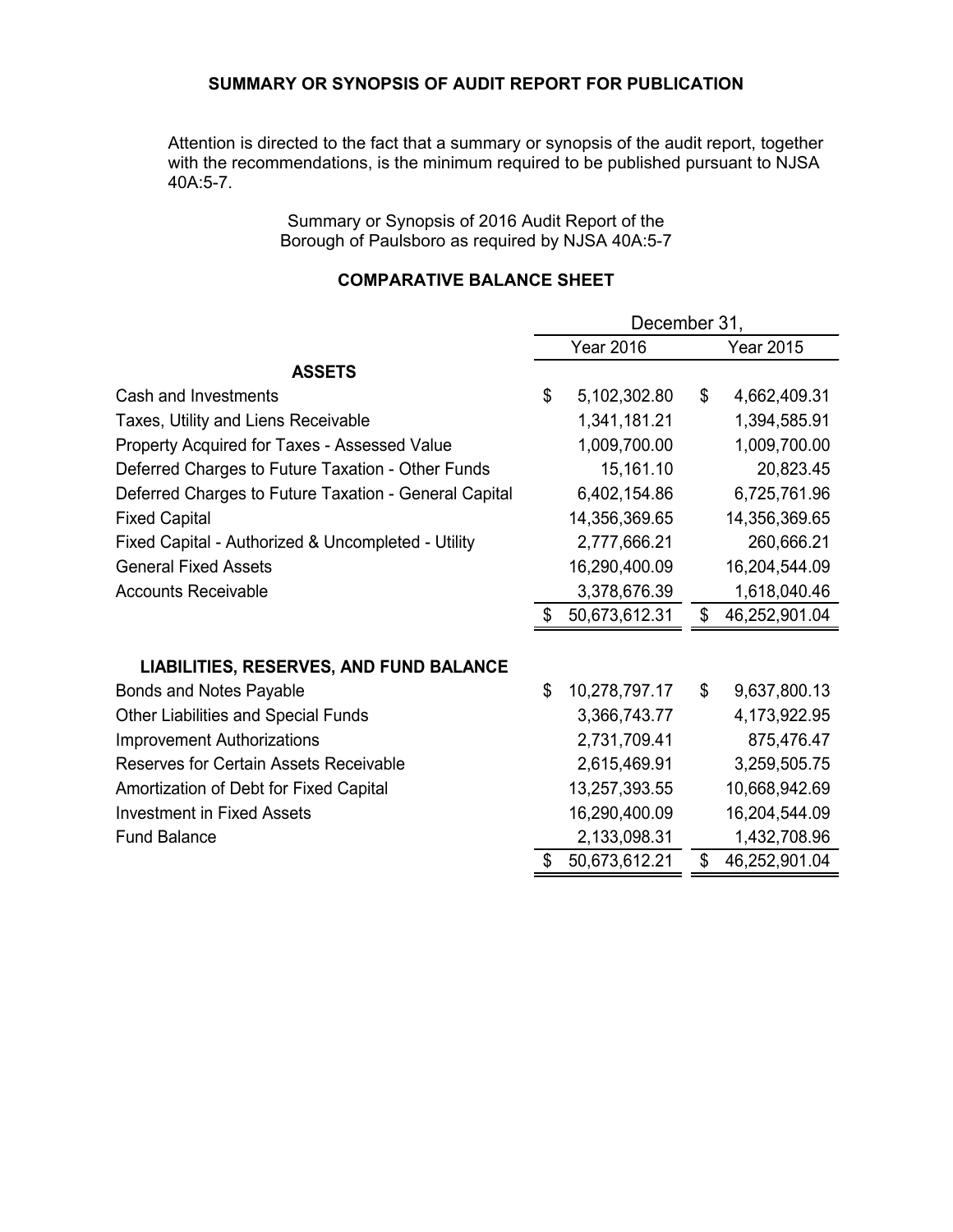# **COMPARATIVE STATEMENT OF OPERATIONS AND CHANGE IN FUND BALANCE - CURRENT FUND**

|                                                  | <b>Year 2016</b>   | <b>Year 2015</b> |  |
|--------------------------------------------------|--------------------|------------------|--|
| <b>Revenue &amp; Other Income Realized</b>       |                    |                  |  |
| <b>Fund Balance Utilized</b>                     | \$<br>138,102.31   | \$<br>741,789.71 |  |
| Miscellaneous - From Other Than Local Property   |                    |                  |  |
| <b>Tax Levies</b>                                | 3,178,719.48       | 3,028,258.49     |  |
| Collection of Delinquent Taxes & Tax Title Liens | 667,143.57         | 213,998.92       |  |
| <b>Collection of Current Tax Levy</b>            | 12,528,744.21      | 12,380,453.32    |  |
|                                                  | 16,512,709.57      | 16,364,500.44    |  |
| <b>Expenditures</b>                              |                    |                  |  |
| <b>Budget Expenditures:</b>                      |                    |                  |  |
| <b>Municipal Purposes</b>                        | 7,487,849.87       | 7,269,163.64     |  |
| <b>County Taxes</b>                              | 2,453,630.79       | 2,539,596.81     |  |
| <b>Local School Taxes</b>                        | 5,696,372.00       | 5,696,372.00     |  |
| <b>Other Expenditures</b>                        | 256,294.93         | 833,234.57       |  |
|                                                  | 15,894,147.59      | 16,338,367.02    |  |
| <b>Excess in Revenue</b>                         | 618,561.98         | 26,133.42        |  |
| Adjustments to Income Before Fund Balance:       |                    |                  |  |
| Expenditures Included Above Which are by Statute |                    |                  |  |
| Deferred Charges to Budget of Succeeding Year    | 8,288.65           | 7,001.19         |  |
| <b>Statutory Excess to Fund Balance</b>          | 626,850.63         | 33,134.61        |  |
| <b>Fund Balance January 1</b>                    | 944,973.69         | 1,653,628.79     |  |
|                                                  | 1,571,824.32       | 1,686,763.40     |  |
| Less: Utilization as Anticipated Revenue         | 138,102.31         | 741,789.71       |  |
| <b>Fund Balance December 31</b>                  | 1,433,722.01<br>\$ | \$<br>944,973.69 |  |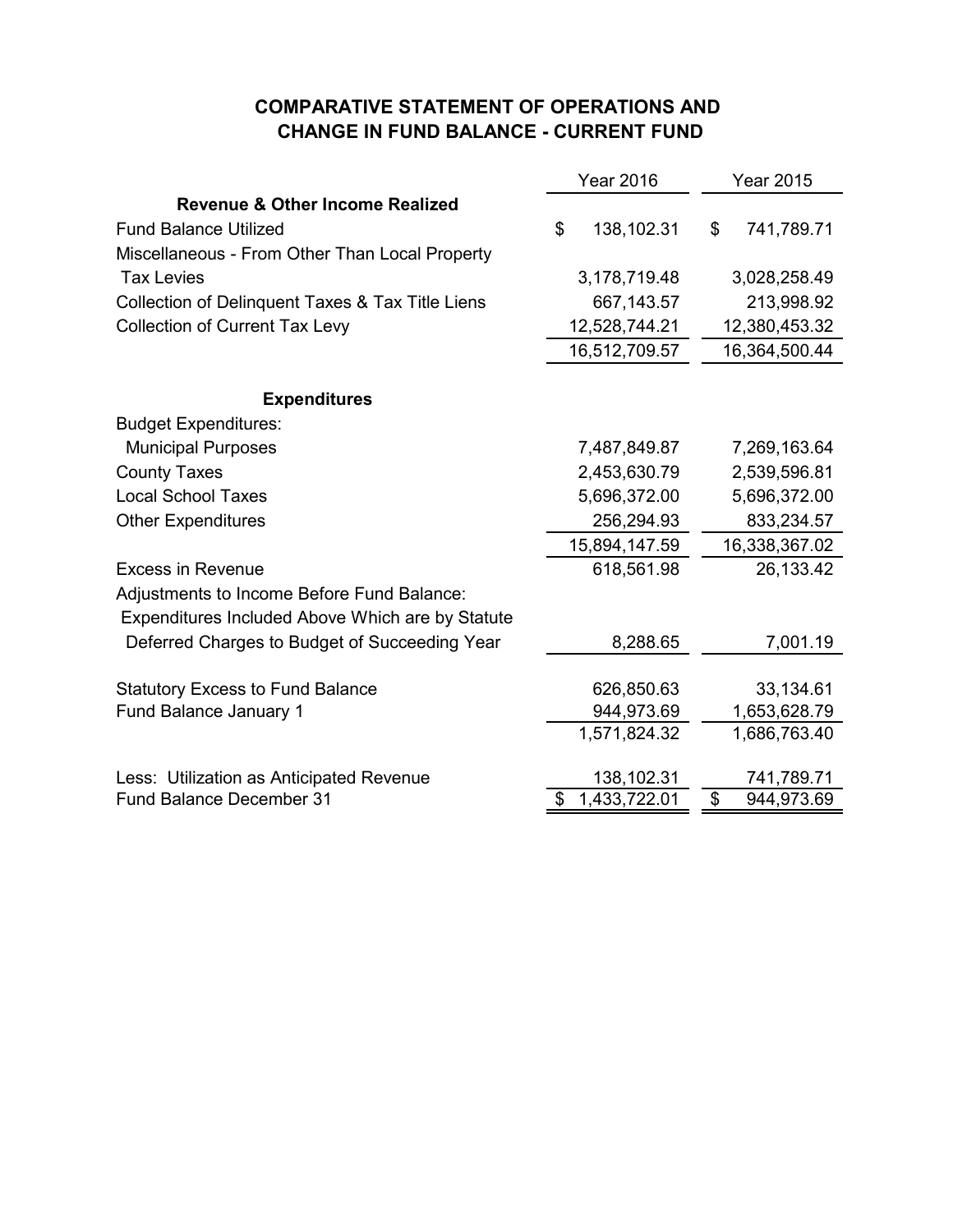# **COMPARATIVE STATEMENT OF OPERATIONS AND CHANGE IN FUND BALANCE - WATER & SEWER UTILITY FUND**

| <b>Revenue &amp; Other Income Realized</b>       | <b>Year 2016</b> | <b>Year 2015</b> |
|--------------------------------------------------|------------------|------------------|
| <b>Fund Balance Utilized</b>                     | \$322,200.26     | \$359,736.71     |
| <b>Collection of Water &amp; Sewer Rents</b>     | 1,618,044.40     | 1,374,373.60     |
| Miscellaneous Revenue                            | 271,494.71       | 225,918.27       |
|                                                  | 2,211,739.37     | 1,960,028.58     |
|                                                  |                  |                  |
| <b>Expenditures</b>                              |                  |                  |
| <b>Budget Expenditures:</b>                      |                  |                  |
| Operating                                        | 1,425,616.42     | 1,427,217.00     |
| <b>Capital Improvements</b>                      | 5,000.00         | 115,000.00       |
| <b>Debt Service</b>                              | 146,136.22       | 160,172.68       |
| Deferred Charges & Statutory Expenditures        | 102,749.26       | 99,498.71        |
|                                                  | 1,679,501.90     | 1,801,888.39     |
| <b>Excess in Revenue</b>                         | 532,237.47       | 158,140.19       |
| Adjustment to Income Before Fund Balance:        |                  |                  |
| Expenditures Included Above Which are by Statute |                  |                  |
| Deferred Charges to Budget of Succeeding Year    | 816.42           | 4,222.26         |
|                                                  |                  |                  |
| <b>Statutory Excess to Fund Balance</b>          | 533,053.89       | 162,362.45       |
| Fund Balance January 1                           | 457,643.26       | 655,017.52       |
|                                                  | 990,697.15       | 817,379.97       |
|                                                  |                  |                  |
| Less: Utilization as Anticipated Revenue         | 322,200.26       | 359,736.71       |
| <b>Fund Balance December 31</b>                  | \$<br>668,496.89 | \$457,643.26     |

## **FINDINGS AND RECOMMENDATIONS**

## **MATERIAL WEAKNESSES**

\*2016-001: Finding: The required journal entries to lapse appropriation reserves, cancel encumbrances, adjust interfund receivables/payables, record the tax levies, transfer delinquent taxes to tax title liens, record tax appeals, and recognize tax overpayments were not posted to the general ledger.

> Recommendation: The Chief Financial Officer ensure that required journal entries are made to the general ledger.

## **SIGNIFICANT DEFICIENCIES**

 \*2016-002: Finding: Interfund loans that should have been cleared by December 31, 2016, existed at year-end.

Recommendation: The CFO clear all interfunds by the end of the year.